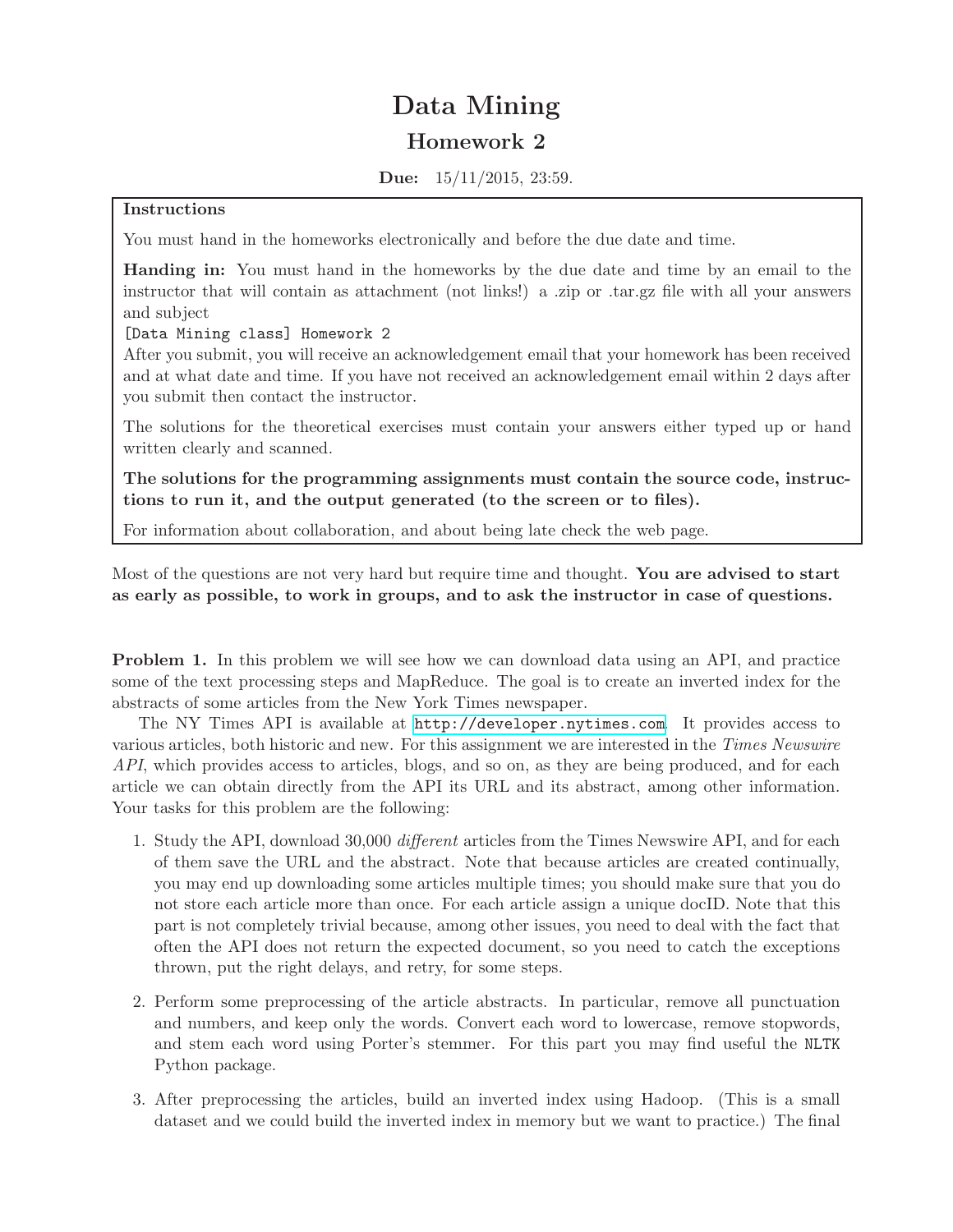outcome should be a file in which each line is of the form:

$$
\mathtt{term}_j:\mathtt{doc}_{1j},\mathtt{tfidf}_{1j}\_\mathtt{doc}_{2j},\mathtt{tfidf}_{2j}\ldots
$$

where  $\Box$  is just a space character, term<sub>j</sub> is the jth term (alphabetically), doc<sub>ij</sub> is the *i*th article in the posting list of term<sub>j</sub> (sorted by docID), and  $\text{tfidf}_{ij}$  is the TFIDF score of term<sub>i</sub> in article doc<sub>ij</sub>. You can process the file before and after the *inversion*, for instance, to put each line in the desired format, but the actual work in which the algorithm calculates frequencies and TFIDF scores and builds the inverted index should be done in Hadoop. Note that one map–reduce round is enough.

Problem 2. Here we will practice developing algorithms for Hadoop by solving the following problem on social networks: Christakis and Fowler, in their book Connected, claim that by analyzing some data they have found that we are being influenced in our behavior not only by our friends but also from our friends' friends and even from the friends of our friends' friends, that is, up to disctance 3. Here, given a social network we will design an algorithm to find who are the people who can influence us, according to Christakis and Fowler.

Let us assume that given a directed graph  $G = (V,E)$ , an edge  $(v,u) \in E$  means that v is following u, or that v has declared u being his friend, therefore u has the potential to influence v (but not necessarily the other way around). Now, given a network  $G = (V,E)$  and a node  $v \in V$ , we want to find all the nodes u such that there exists a path from  $v$  to  $u$  of length at most 3. Design and implement an algorithm for Hadoop that finds all such nodes. Assume that the input file(s) give the adjacency list for each node, that is, they are of the form

 $v:u_1,u_2,u_3\ldots$ 

where v is a node and each  $u_i$  corresponds to the edge  $(v, u_i)$ .

First try your algorithm with the simple file epinions.txt available at

<https://snap.stanford.edu/data/soc-Epinions1.html>.

After you verify that your program is running, try with a large dataset with more that 100 million users and more than 2.5 billion links, available at

<http://archive.org/details/friendster-dataset-201107>. (Note that the files are also available as a torrent.)

**Problem 3.** The k-means clustering problem takes as input n points X in a d-dimensional space and asks for a partition of the points into k parts  $C_1, \ldots, C_k$ . Each part  $C_i$  is represented by a d-dimensional representative point  $r_i$  such that

$$
\sum_{i=1}^{k} \sum_{x \in X, x \in C_i} d(x, r_i)
$$

is minimized. In the k-means problem, the distance  $d(x,r_i)$  from a point to its corresponding representative is  $d(x,r_i) = ||x - r_i||^2$ , and  $r_i$  is the *mean* of the points in cluster  $C_i$ .

In class, we mentioned that the k-means clustering problem is NP-hard for  $d \geq 2$ . However, the k-means problem for  $d = 1$  can be solved optimally in polynomial time.

• Design a polynomial-time algorithm for the k-means problem for  $d = 1$ . Compute the running time of your algorithm. (Hint: Can you solve the problem for  $k$  clusters, if you know the solution for  $k - 1$  clusters?)